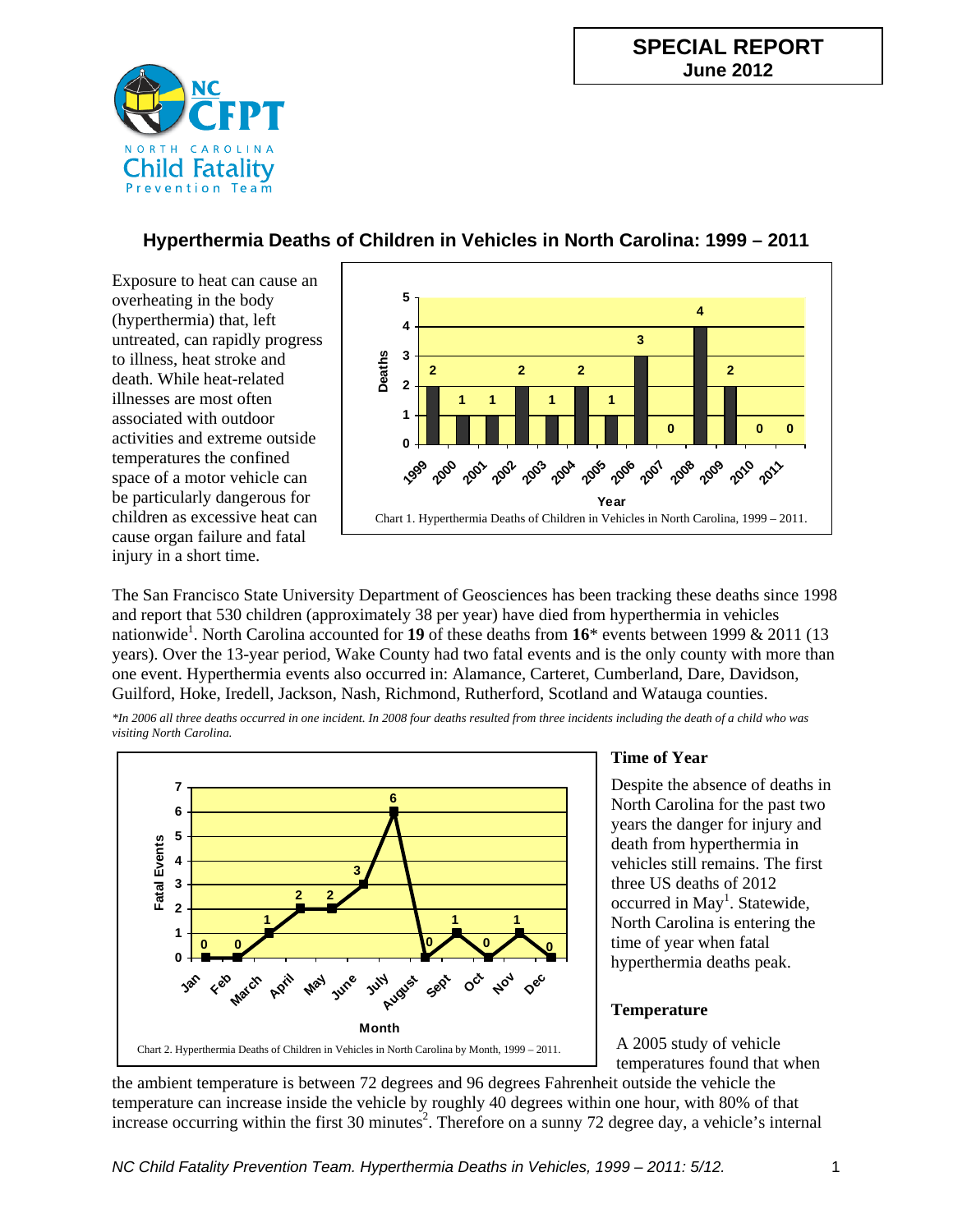temperature can reach 117 degrees Fahrenheit within an hour. The historical temperature data for the area for each North Carolina fatal event was obtained from archived data<sup>3</sup>. The mean temperatures ranged from 62 degrees to 84 degrees Fahrenheit. The highest maximum temperature was 95 degrees. Temperatures inside the vehicles could easily surpass 100 degrees Fahrenheit on sunny days.

| <b>Temperature</b> | <b>Ranges</b> | Average |
|--------------------|---------------|---------|
| Minimum            | $46 - 73 F$   | 64.8 F  |
| Mean               | $62 - 84$ F   | 75.4 F  |
| Maximum            | 73 - 95 F     | 86.8 F  |

Table 1. Hyperthermia Deaths of Children in Vehicles in North Carolina by Temperature, 1999 – 2011.

#### **Circumstances**

There are three general circumstances in which children die from hyperthermia in vehicles: the child accesses the vehicle on his or her own; the caregiver forgets that the child is in the vehicle (often with a change of routine) and does not remove them upon exiting the vehicle; or the child is intentionally left unattended while the caregiver goes to perform a task or run an errand.



*Accessed:* Nine children died in six events when the children accessed a vehicle unnoticed. The range of time in the vehicle was approximately 30 minutes to six hours after they were discovered missing.

*Forgotten:* Five children (three infants) died in five separate events when they were forgotten in a vehicle by a caregiver. These children were found between 1 and 8 hours later either by a passerby, when a caregiver realized the child was not where he or she was supposed to be or only upon the caregiver's return to the vehicle.

*Unattended:* Five children died in five events when they were intentionally left in a vehicle while the caregiver performed another task or ran an errand. These children were discovered unresponsive or deceased after being left unattended in a vehicle for less than an hour (two deaths), for one to three hours (two deaths) and one child remained in the vehicle for over 10 hours. Of note, almost all of these deaths were ruled accidental by the Office of the Chief Medical Examiner. However, there were was one

unattended death in which the manner was determined to be homicide and one unattended death in which the circumstances did not lead to an identifiable manner of death.

Children who accessed a vehicle on their own did so at their own home (5) or at a relative's home (1). Children intentionally left unattended were left in a vehicle at home, a relative's home, a caregiver's work place and a church. Children who were forgotten were in a vehicle at the caregiver's work (4) or at a relative's home.